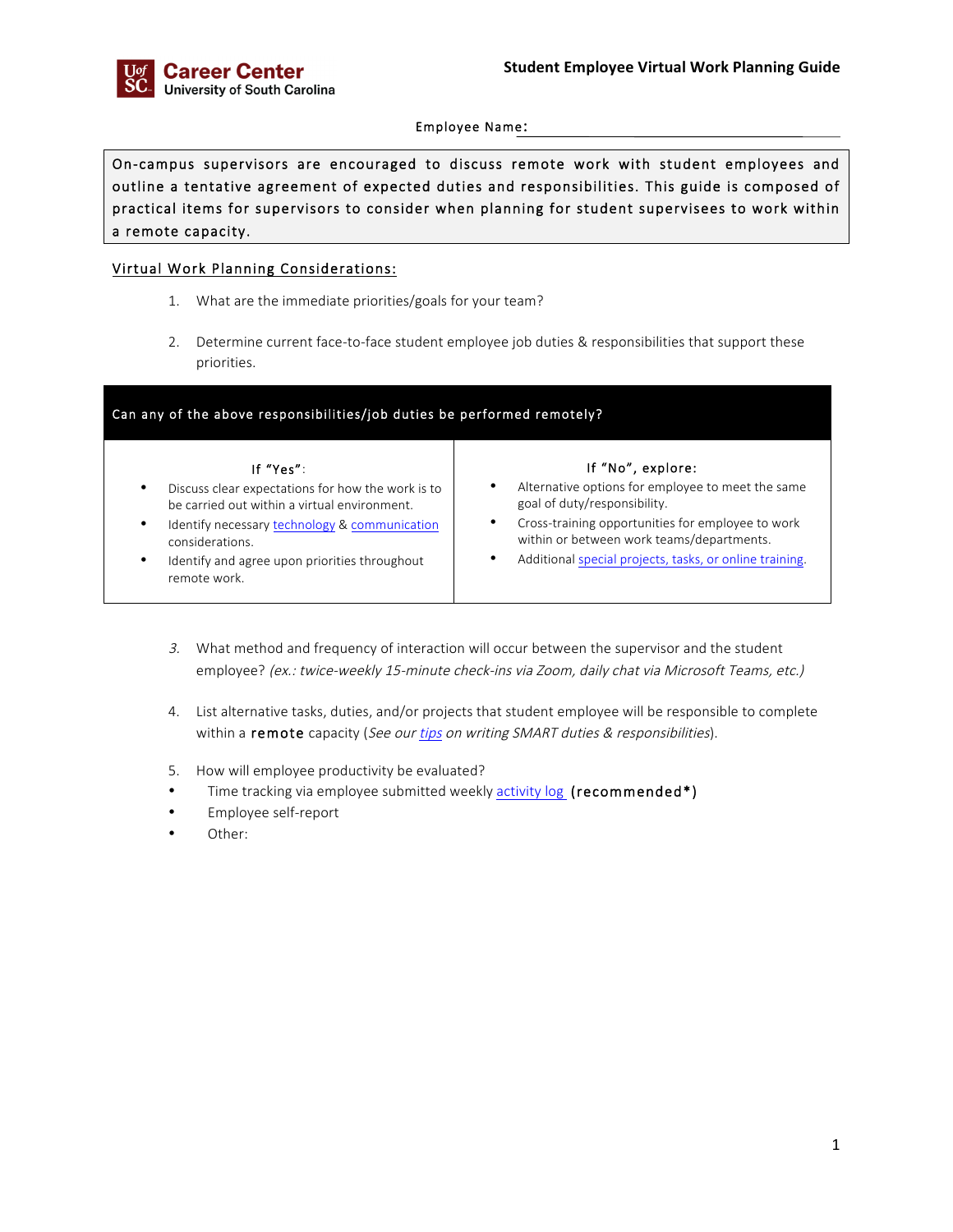

## Make it S.M.A.R.T

#### **Specific**

• What will be accomplished? What actions will you take?

#### Measurable

• What data will measure the goal? (How much? How many? How well?)

#### Achievable

Is the goal doable? Do you have the necessary skills and sufficient resources?

#### Relevant

• How does the goal align with broader goals? Why is the result important?

#### Time-Based

• What is the realistic time frame for accomplishing the goal?

| Writing a SMART Description     |                                               |  |  |
|---------------------------------|-----------------------------------------------|--|--|
| "Coordinate<br>and the state of | Specific action to be taken                   |  |  |
| " in order to $\ldots$ "        | Measurable accomplishment, relevant<br>result |  |  |
| $^{\prime\prime}$               | Within a certain time frame                   |  |  |

## "Specific "actions may include:

| Oversee    | Upgrade   | Provide  | Plan      | Evaluate   | Produce          |
|------------|-----------|----------|-----------|------------|------------------|
| Update     | Process   | Manage   | Implement | Dispatch   | Administer       |
| Write      | Supervise | Create   | Reconcile | Direct     | <b>Fstablish</b> |
| Coordinate | Develop   | Maintain | Support   | Transition | Generate         |

## Sample SMART Goals:

"Employee will cross-train on answering emails from the general department mailbox and begin to provide once-weekly coverage by September 15, 2020."

"Employee will research current customer service best practices and present a well-developed a 1-2 page digital tip sheet on how to provide superior service by November 15, 2020."

## Technology Considerations

- Employees may need to complete portions of their work in an environment where online access is limited. Be sensitive to these issues and consider allowing students to submit and complete work/professional development via smartphone, or with resources that may be printed and processed offline to ensure equity.
- What systems will your employees need access to?
	- o Ensure that each employee has what they need to work from home and have gained access to each system prior to being required to engage in remote work.
	- o Access to certain systems may be required such as Multi-Factor Authentication (MFA) and/or Campus VPN. Both must be configured before working from home.
- Do they have the equipment necessary to perform these functions? (e.g. internet, computer, printer, phone, fax, etc.)
- Make sure your employees are set up on Microsoft Teams before working from home
- Will your employee need to have any video conference calls?
	- o If so, review professional attire requirements and background and lighting considerations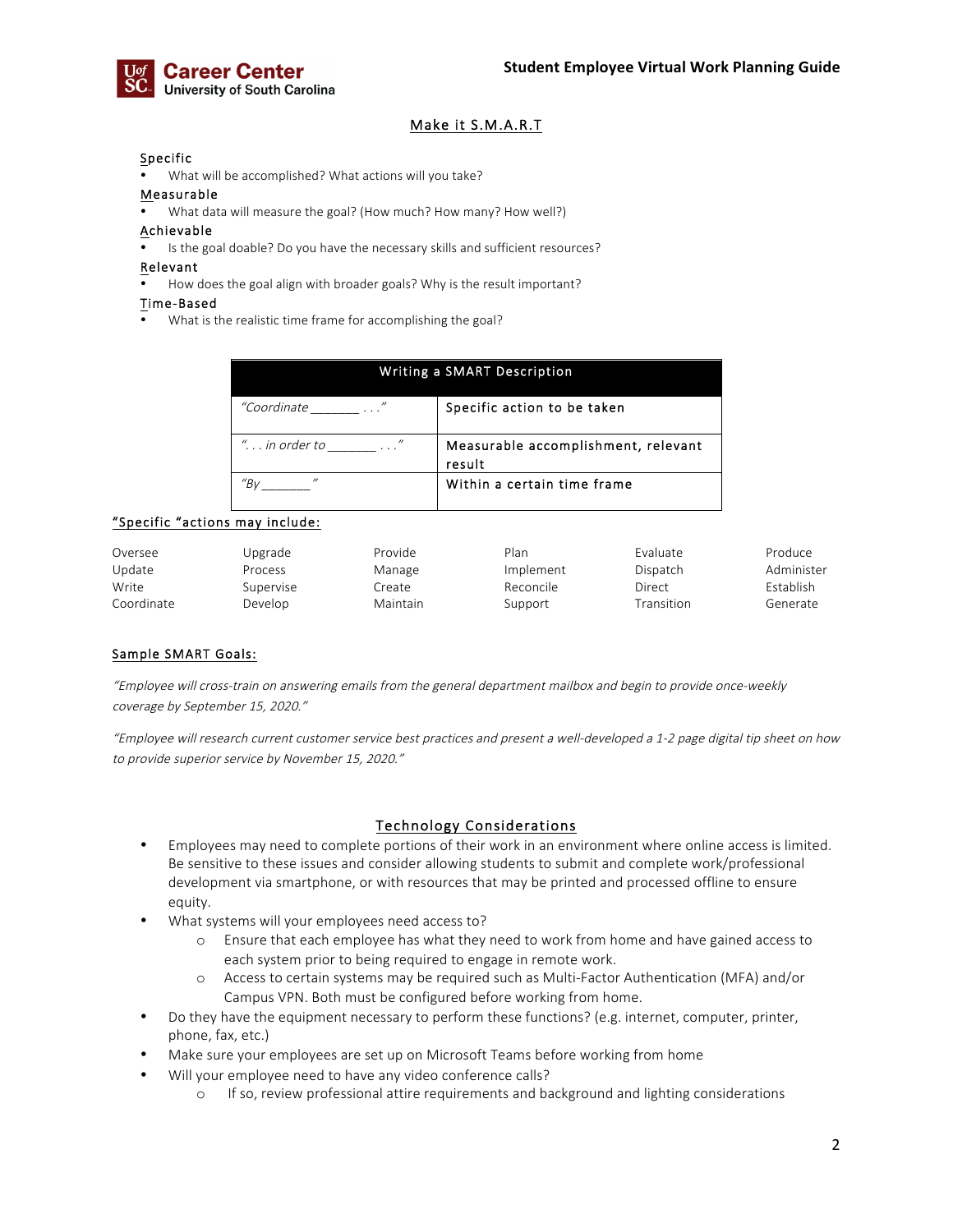

- Ensure your team appropriately uses Outlook to reflect where they'll be working and what their working hours will be.
- It may be helpful to reserve and communicate regular blocks of time via Outlook to meet with your staff virtually through Microsoft Teams if your work is highly collaborative.

## Communication Considerations

- Establish priorities, goals, and expectations before the onset of remote arrangements.
- Check-in with your team regularly via 1:1 meetings to make sure critical tasks are on target and they have the resources they need.
- Consider conducting formal check-ins with employees to discuss any changes in priorities/goals in addition to standard updates/progress reports.
- Emphasize increased communication between team members, supervisors, and the university as a whole.
- Consider holding virtual office hours each day.

# Alternative Tasks, Duties, and Long-Term Projects

- Online file clean up
- Digitize paper databases
- Update materials; flyers, manuals, processes, databases, lists
- Host online meetings with other student staff. If you have lead student employees, have them create weekly check-ins for other student employees.
- Outbound calling (via Zoom or other meeting platforms)
- Monitor, manage and post on blogs, forums, and social networks
- Participate in any required online training
- Training development (student worker orientation; customer service; your office's services)
- Utilize the student employee's talents and experiences. Research and create tip sheets or FAQs for:
	- o Public speaking
	- o Being an engaged student
	- o Succeeding academically
	- o Working in an office environment
	- o Being a first-generation college student
- Review current student employee policy from their lens or create an operating procedure for a student worker policy. Empower then to reflect on their role as a student employee.
- Review other institutional websites for content ideas to improve your office's website.
- Create online content such as
	- o YouTube Videos. Example: promotional video for an event or a "How to."
	- $\circ$  Online resources for the webpage. *Example*: best ways to communicate with your office virtually
	- o FAQs
- Complete office projects that have been on "the shelf" for a while
- Research on various higher education topics.
- Conduct background research on best practices.
- Evaluate all aspects of the current visitor experience; make recommendations for improvements and provide input/suggestions on how the suggestions could be implemented - this may include researching innovative ways to better connect/communicate/outreach with the population served.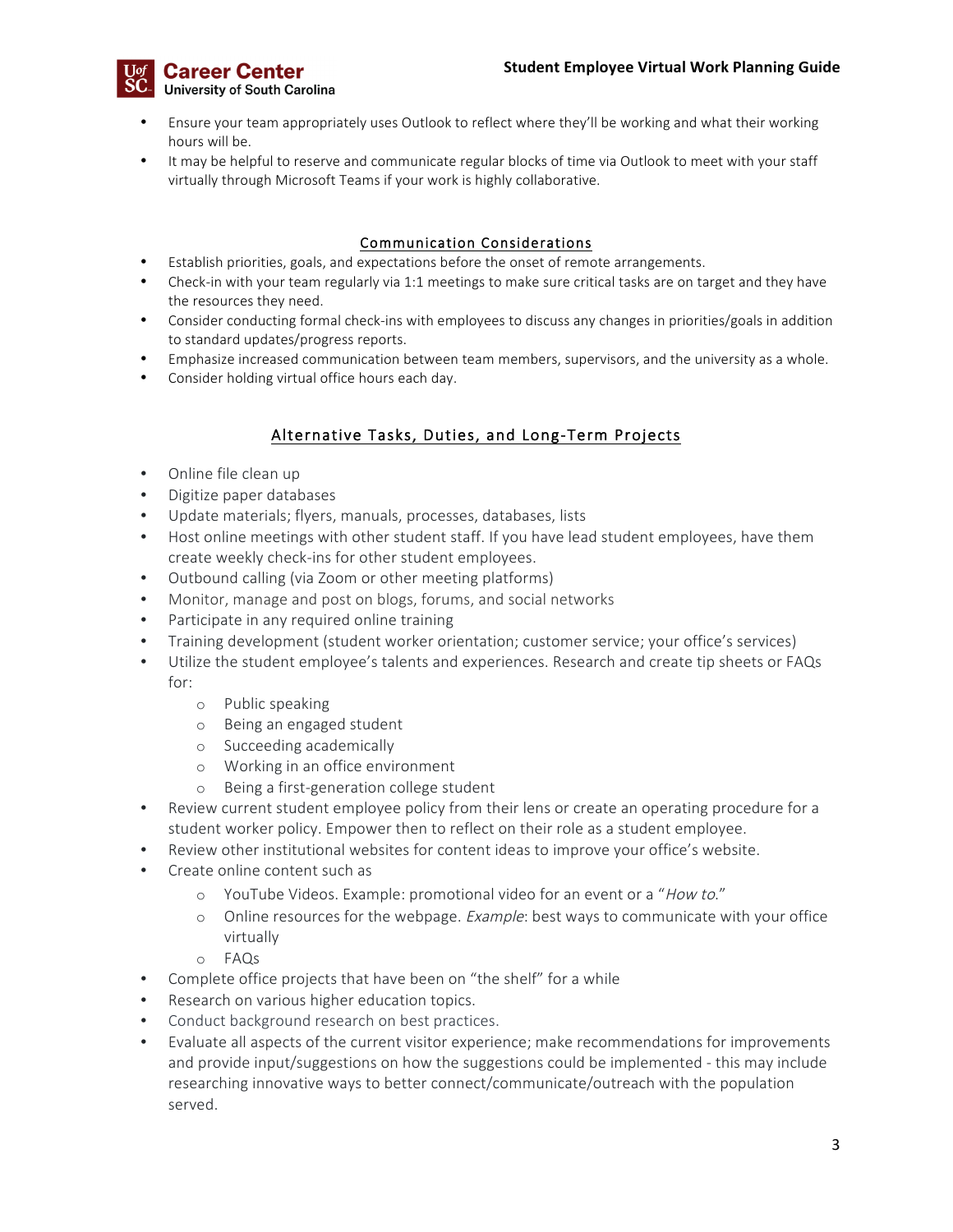

- Generate creative, interactive engaging content for social media platforms.
- Complete a free Google course & create a presentation/tip sheet on key takeaways. All are selfpaced and can be completed over time (may need to sign-in to Gmail to access\*):
	- o How to increase productivity at work  $(1 hr)$ : Become better at managing your time and learn how delegation and prioritization can help you work more efficiently.
	- o Effective communication (9hrs): Use digital tools to communicate and collaborate with others in the workplace more effectively. Hold a team meeting, collect feedback, create and share a proposal, and present the information to an audience.
	- o Fundamentals of Digital Marketing (40 hrs): master the basics of digital marketing with Google's free Interactive Advertising Bureau-accredited course. Includes free certification\*
	- o Send professional emails (1.5 hrs): Learn how to write professional emails for specific workplace situations.
	- o Give & Receive Feedback (1.5 hrs): Feedback is an important communication skill. Learn to give and receive written feedback.
	- $\circ$  Creating a Responsible Blog (1.5 hrs): Learn about online safety and security while building a blog.
	- o Create a Presentation "All About a Topic" (1.5 hrs): Make an interactive presentation to share information about a topic you care about.
	- o Intro to Digital Well-Being (1 hr): In this module, you'll discover why a healthy relationship with technology is so important, and how you can become more aware of your online usage. You'll also learn about the different tools you can use to help you develop and maintain healthy tech habits.

# Professional Development Opportunities for Students

- SuperStrong Interest Inventory: This tool helps you discover who you are and explores majors and career paths that are the best fit for you. Take this quick and easy assessment using the code "ccgamecocks" and entering in your UofSC email address.
- Work Values Assessment » A work values assessment is designed to help you learn more about what is important to you in work and life so you can get the most out of your area of professional interest. You may complete the worksheet on your own, but we recommend you follow-up by reviewing your results with a career development coach. Taking this assessment and reviewing it ahead of time is a good way to prepare for any career counseling appointment.
- Practice online for a graduate school interview using Big Interview.
- Reflect on your current coursework. How are your academics related to your on-campus job and their ultimate career aspiration? Write a compelling reflection to explain.
- Complete the Showcasing Your Student Leadership Experience on Your Resume [pdf] & use the resources provided to update your resume.
- Virtual readings with reflections written and returned to the supervisor.
- Check out any of the following soft (transferable) skills training courses. No registration is necessary. Self-paced & can be completed over time:
	- o Personal branding for Career Success (24 hrs.)
	- o Succeed in the Workplace (24 hrs.)
	- o Developing Good Academic Practice (5 hrs.)
	- o Learning how to learn (6 hrs.)
	- o "Talk the Talk": skills and knowledge you need to create and deliver confident presentations and speeches (6 hrs)